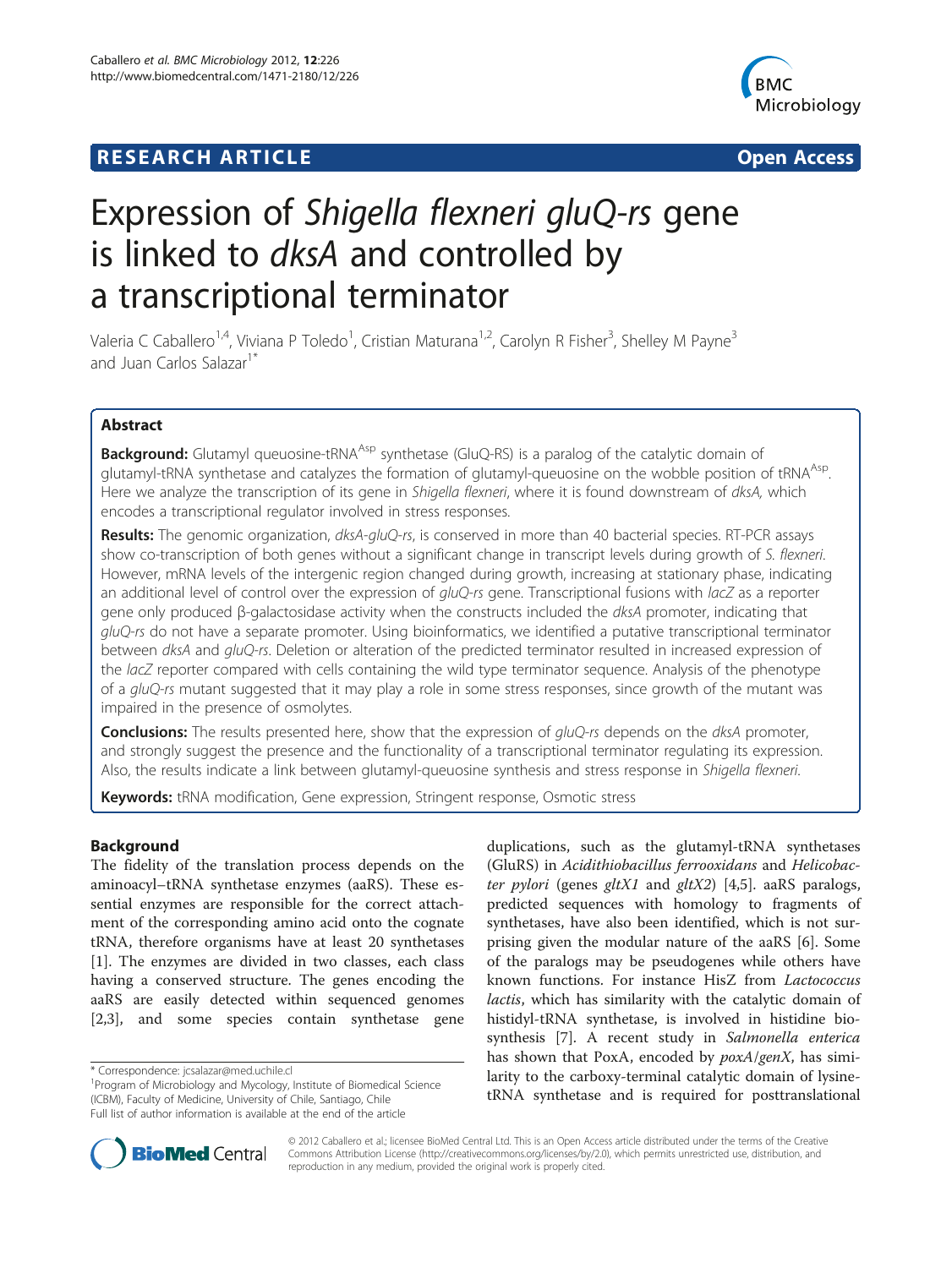aminoacylation of bacterial elongation factor P. A poxA mutant has reduced colonization and virulence, possibly due to misregulated expression of proteins encoded by the SPI-1 pathogenicity island [[8](#page-11-0),[9\]](#page-11-0).

An Escherichia coli glutamyl-tRNA synthetase paralog, glutamyl queuosine-tRNA<sup>Asp</sup> synthetase (GluQ-RS) has approximately 35% amino acid similarity with the catalytic domain of GluRS. This includes the amino acids involved in recognition and activation of glutamate. Although GluQ-RS is missing the carboxyl-terminus domain responsible for the tRNA recognition, in E. coli this enzyme is able to activate the amino acid in the absence of the tRNA. Further, once the aminoacyl-adenylate has been formed, the enzyme attaches the glutamate to the nucleoside queuosine present onto the  $tRNA<sup>Asp</sup>$ . Therefore, this enzyme is involved in the synthesis of a new modified nucleoside glutamyl-queuosine (GluQ) present in  $tRNA<sup>Asp</sup>$  [[10](#page-11-0),[11](#page-11-0)]. This modification is present in tRNA isolated under acidic conditions from bacterial cells grown in rich media. However, the enzyme is not essential for growth of E. coli in rich or minimal media [[10\]](#page-11-0). Queuosine is widely distributed in bacteria, and it is present in the first base of the anticodon of  $tRNA<sup>Asp</sup>$ , tRNA<sup>Asn</sup>, tRNA<sup>His</sup> and tRNA<sup>Tyr</sup> [\[12](#page-11-0)]; however in *E. coli* only tRNA $^{Asp}$  is a substrate for the GluQ-RS enzyme.

The presence of modifications within the anticodon loop of the tRNA, could enhance the accuracy of the codon binding [[13\]](#page-11-0). Then the  $tRNA<sup>AspQ34</sup>$  might improve recognition of both GAC and GAU codons [[14](#page-11-0)] and stimulate the binding of the GAU codon to the ribosome [\[15\]](#page-11-0). In Shigella flexneri it has been shown that mutations in genes required for tRNA modifications, miaA and tgt decreased virulence. miaA is required for 2-methylthio-N<sup>6</sup>-isopentenyladenosine modification at position 37 of the anticodon loop and tgt is involved in queuosine modification at position 34 within the anticodon loop [\[16](#page-11-0)-[18](#page-11-0)]. In this study, we determined the role of the genome organization and its effect on the expression of the  $gluQ-rs$  gene in the major human pathogen, S. flexneri.

#### Results

#### Genomic organization of the S. flexneri gluQ-rs gene

GluQ-RS is required for the synthesis of the modified nucleoside, GluQ, present on tRNA<sup>Asp</sup> [\[10,11](#page-11-0)]. By searching the bacterial protein database Uniprot ([http://](http://www.uniprot.org/) [www.uniprot.org/\)](http://www.uniprot.org/), we were able to identify GluQ-RS in more than a hundred bacterial species, primarily proteobacteria (Figure [1](#page-3-0), filled symbols). From the phylogenetic analysis we can distinguished the three subgroups of enzymes described by Dubois et al., 2004 [\[11\]](#page-11-0), which are characterized by the presence of the signature HXGS, HXGN or HXGH in the adenylate binding site. A similar tree was obtained using the Neighbor joining method.

Phylogenetic analysis within the subgroup of enzymes with the HXGN motif, included representatives from the Firmicutes bacterial group (Figure [1,](#page-3-0) open square) together with Desulfovibrio vulgaris and Truepera radiovictrix enzymes. From the alignment, these members have 8 characteristic amino acids,  $G_{70}$ PDXGGXX, that do not align with the other GluQ-RS (Figure [1](#page-3-0), numbering is derived from *D. vulgaris* enzyme). Further genomic analysis indicated that the gluQ-rs gene is found primarily in two genomic arrangements, either alone or located immediately downstream of dksA. Searching within the String database [\[19\]](#page-11-0) and GenomeNet [\[20\]](#page-11-0), we found that the dksA-gluQ-rs gene organization was conserved in more than 40 different species, all of which were within the gammaproteobacteria group. These included species of Aeromonadales, Alteromonadales, Enterobacteriaceae, including E. coli and S. flexneri, Pseudomanadales, and Vibrionaceae (Figure [1](#page-3-0)).

A bioinformatics analysis of the intergenic region between dksA and gluQ-rs showed great variation in the distance between the two genes among these bacterial species. In *S. flexneri* the intergenic region between the stop codon of  $dksA$  and the first codon of  $gluQ-rs$  is only 39 base pairs. Therefore, we suspected that the transcription of  $gluQ-rs$  was regulated by the previously characterized dksA promoter [\[22](#page-11-0)]. To test this hypothesis, we isolated total mRNA and performed RT-PCR to identify an mRNA that included both genes (Figure [2A](#page-4-0)). The observation that there is an mRNA species containing both genes (Figure [2A,](#page-4-0) lane 1) indicates that they are co-transcribed and that the expression of  $gluQ-rs$  may be regulated by the *dksA* promoter.

#### S. flexneri gluQ-rs gene is co-transcribed with dksA gene

Although S. *flexneri gluQ-rs* can be transcribed from the dksA promoter, this did not rule out the presence of an additional, independent promoter. Therefore, the expression of each gene was measured by RT-PCR during different stages of S. flexneri growth in Luria Bertani (LB) at pH 7.4. The analysis of the  $dksA$  and  $gluQ-rs$  transcripts shows that for both mRNAs, the level is stable during the growth curve, with an increase of 1.3-fold at stationary phase compared to the early mid log phase (Figure [2B](#page-4-0), compare lanes 2 and 4). However, the mRNA that includes the intergenic region showed variation depending on the stage of growth, increasing 20-fold at stationary phase compared with its expression at early mid log phase (Figure [2B](#page-4-0) dksA/gluQ-rs, compare lanes 2 and 4). In order to confirm those results, a transcriptional fusion strategy was used. Different segments of the operon were cloned and fused to the *lacZ* reporter gene in pQF50, and promoter activity was assayed by β-galactosidase activity [[23\]](#page-11-0). Kang and Craig, 1990 [[22](#page-11-0)] identified three promoters for *dksA*. By mean of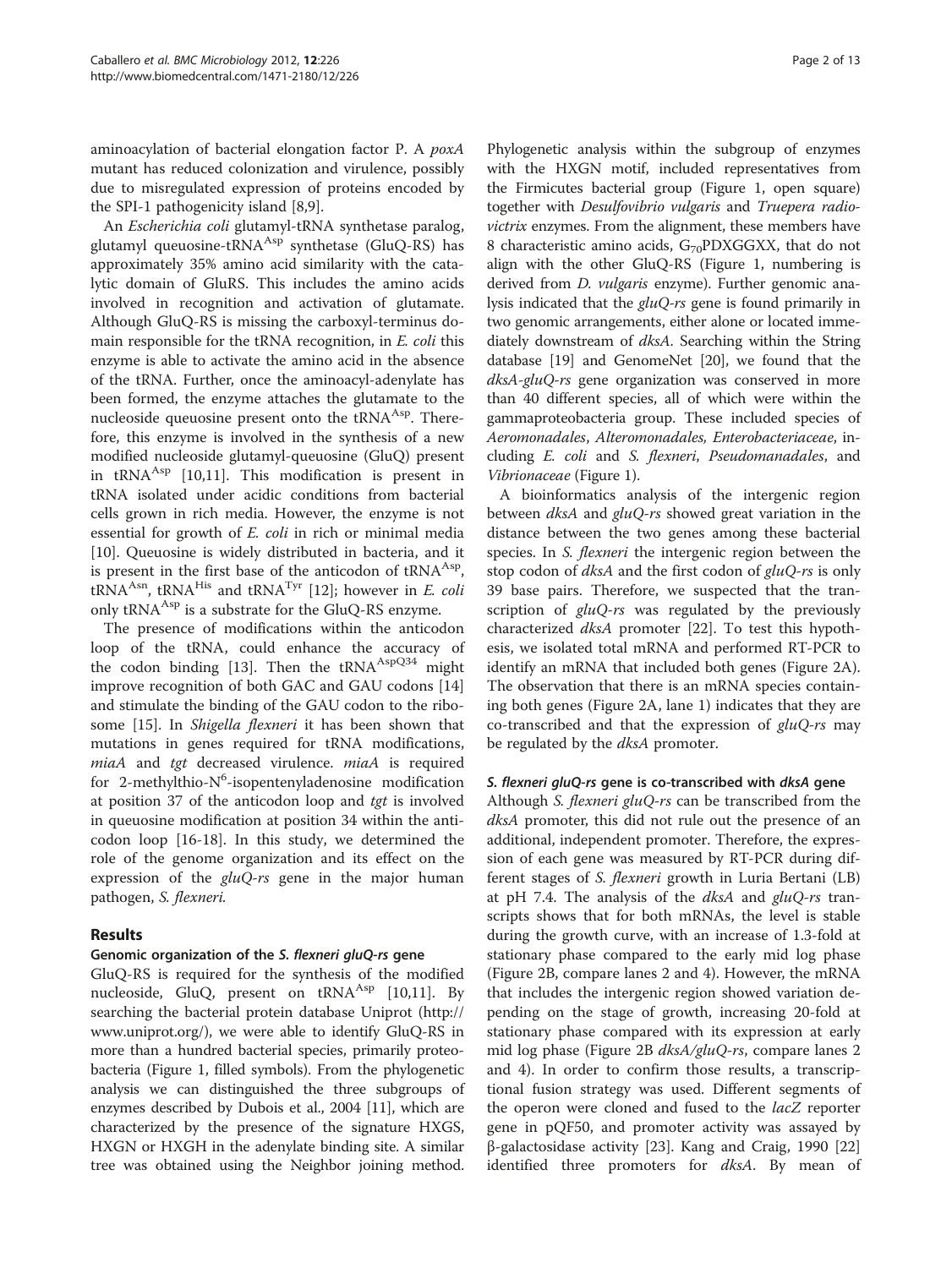Caballero et al. BMC Microbiology 2012, 12:226 Page 3 of 13 http://www.biomedcentral.com/1471-2180/12/226

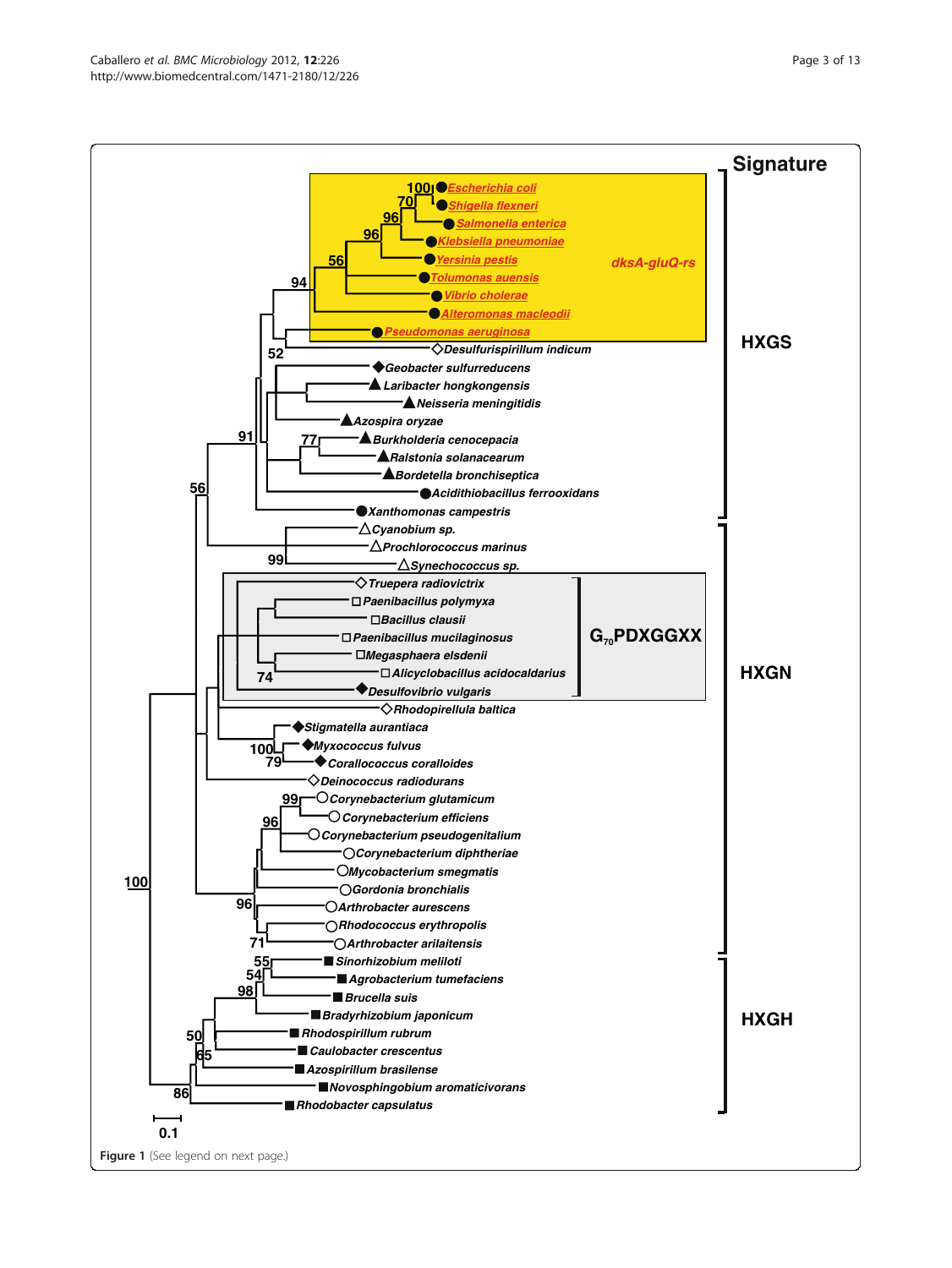#### <span id="page-3-0"></span>(See figure on previous page.)

Figure 1 GluQ-RS is distributed within the bacterial domain. Rooted Phylogenetic analysis of selected sequences of GluQ-RS, showing the presence of this enzyme in the bacterial domain. Searching within the Uniprot database ([http://www.uniprot.org/\)](http://www.uniprot.org/) of homologues protein to GluQ-RS were identified and then were searched in the GenomeNet (<http://www.genome.jp/>) database for confirmation and analysis of the genomic organization. Bootstrap values (>50%) where calculated by 400 replicates using the maximum-likelihood methods in the MEGA5 software [\[21\]](#page-11-0) and rooted with archaeal GluRS from Methanocaldococcus jannaschii and Archaeoglobus fulgidus (not shown). In yellow background are shown bacterial species (in red and underlined) that are representatives having the genomic organization of dksA-gluQ-rs genes. The signature of each subgroup identified previously [[11\]](#page-11-0) is indicated. Filled symbols representing proteobacteria groups, open symbols represent other bacterial groups. ■: alphaproteobacteria, ▲: betaproteobacteria,•: gammaproteobacteria, ♦: deltaproteobacteria, ○: actinobacteria, △: cyanobacteria, □: firmicutes, ◇: others.

bioinformatics tools, including BPROM from the Softberry software package [\(http://linux1.softberry.com/](http://linux1.softberry.com/berry.phtml) [berry.phtml\)](http://linux1.softberry.com/berry.phtml), we identified those promoters in *S. flexneri* and included all three promoters in the constructs indicated in Figure [3A.](#page-5-0) The plasmid containing a fragment from the *dksA* promoters to the beginning of the  $gluQ-rs$ gene, with the first five amino acids of GluQ-RS, named pVCPDT, represents the full length dksA gene with its native promoters (Table [1](#page-6-0) and Figure [3A\)](#page-5-0). A second fusion construct, pVCDT, contains sequence from the beginning of the coding region of dksA through the beginning of  $gluQ-rs$  and also included the first five amino acids of GluQ-RS. Because pVCDT does not have the dksA promoter region, it served as the reporter for transcription from an independent gluQ-rs promoter. A third construct, pVCPD, contained the segment from the *dksA* promoter to the end of the *dksA* gene, hence this plasmid does not have the intergenic region, nor the first amino acids of GluQ-RS (Table [1\)](#page-6-0). Each of the recombinant plasmids was transformed into S. flexneri and the β-galactosidase activity was measured when the bacterial cells reached mid-log phase. Analysis of the enzymatic activity of these reporter fusions showed that the strain carrying pVCDT had baseline levels of the enzyme (Figure [3B\)](#page-5-0), indicating that there is not an independent promoter for gluQ-rs. Thus, the promoter upstream of dksA is responsible for the expression of both genes, at least under the conditions assayed (see lane pVCPDT Figure [3B\)](#page-5-0). Therefore, these two results (Figure [2](#page-4-0) and Figure [3B](#page-5-0)) indicate that  $dksA$  and  $gluQ-rs$ form an operon, and  $gluQ-rs$  lacks an additional, separate promoter. A surprising observation was obtained with the clone containing pVCPD, which showed a tenfold increase in enzymatic activity compared to pVCPDT (Figure [3B\)](#page-5-0). This suggested the presence of a terminator or other regulatory sequence in the intergenic region that modulated the expression of  $gluQ-rs$ .

#### The S. flexneri gluQ-rs gene has an upstream transcription terminator

In order to explain the difference observed in expression of lacZ from the recombinant plasmids pVCPDT and pVCPD a bioinformatic analysis using mFold [[26\]](#page-11-0) was performed to search for possible secondary structures in the mRNA. A potential transcriptional terminator was found at the beginning of the  $gluQ-rs$  gene, leaving the first predicted AUG codon located on the bulge of this terminator (Figure [4A\)](#page-7-0). In order to determine the functionality of this terminator, we performed site directed mutagenesis to disrupt the structure in the predicted stem (Figure [4A\)](#page-7-0). As shown in Figure [4B,](#page-7-0) the plasmid containing the mutations, pVCPDTMut had >2-fold higher enzymatic activity  $(p < 0.05)$  than the plasmid containing the wild type sequence. This result suggested that the intergenic region upstream of  $gluQ-rs$  contains a transcriptional terminator.

#### Identification of the first methionine

The first methionine in the predicted GluQ-RS protein corresponds to the one located on the bulge of the terminator structure (Figure [4A\)](#page-7-0), which also contains a possible Shine-Dalgarno sequence. However, in related species like Escherichia fergusonii that also have the terminator structure, a methionine is not present at that location. In the *S. flexneri* sequence, there is another AUG codon in the same reading frame 27 nucleotides downstream from the one in the terminator. In order to determine which methionine is the start site for translation of the S. flexneri GluQ-RS, we constructed a vector that included the intergenic region from the stop codon of the *dksA* gene to the end of  $gluQ-rs$  cloned into the expression vector pET15c. This allowed expression of C-terminal His-tagged GluQ-RS under T7 promoter control. The protein was partially purified by affinity chromatography as described elsewhere [[10\]](#page-11-0), and the sequence of the amino terminus of the GluQ-RS protein was determined to be  $NH_2$ -T-D-T-Q-Y-I-G-R-F-A-P, which corresponds to the amino acid sequence after the second methionine. Therefore, the initiator methionine is not the one indicated in the database, and the protein is 298 amino acids. Surprisingly, there is no obvious Shine-Dalgarno sequence adjacent to the initiator methionine we identified (Figure [5\)](#page-8-0).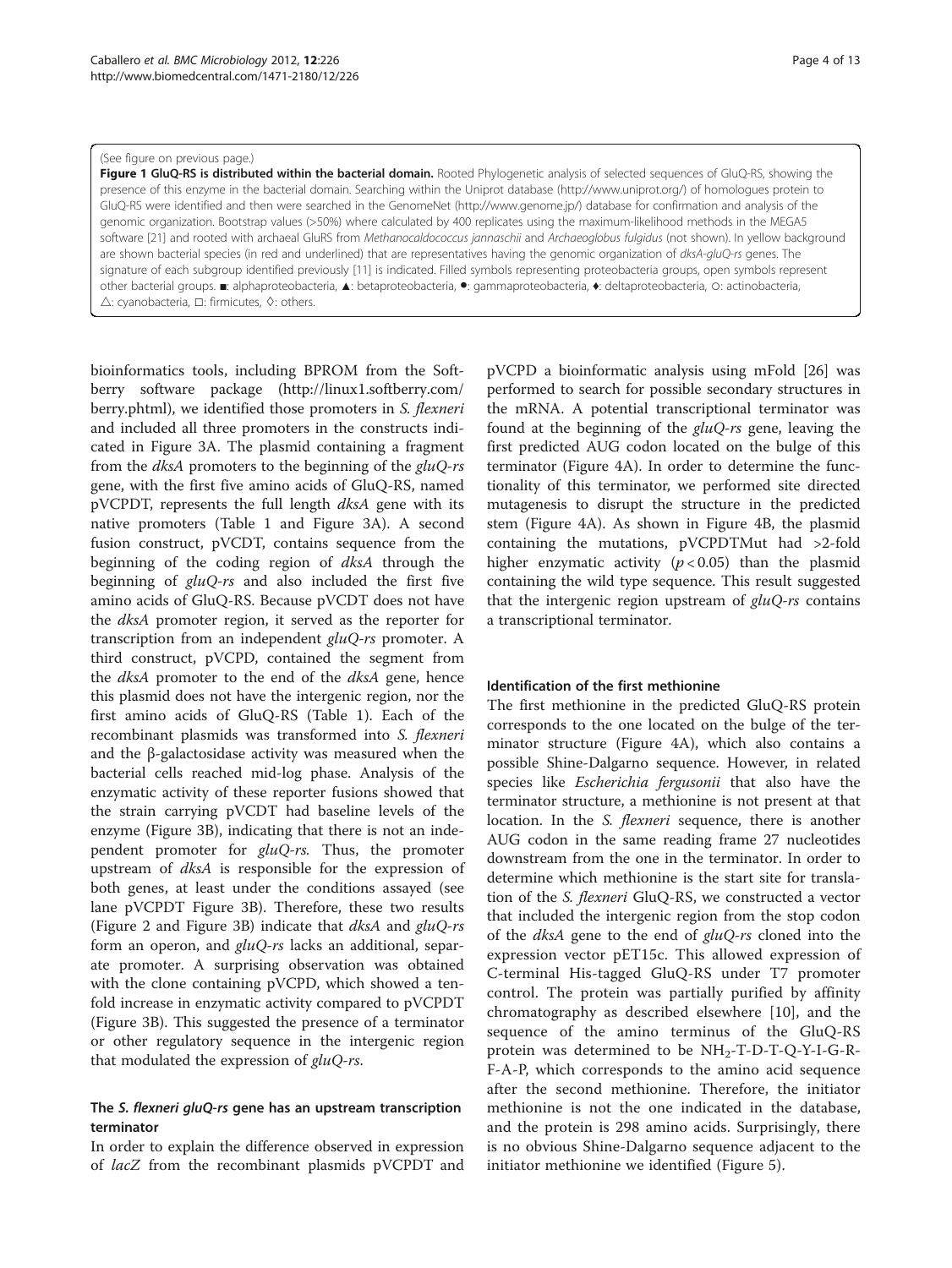<span id="page-4-0"></span>

extending from the dksA gene through the end of gluQ-rs (1.44 kpb). Total RNA isolated during mid log phase growth of S. flexneri was subjected to reverse transcriptase and PCR (RT-PCR) using primers opeF/opeR (Table [2](#page-9-0)). M: molecular marker, sizes are indicated. Lane 1: RNA treated with reverse transcriptase, Lane 2: genomic DNA isolated from S. flexneri 2457T, Lane 3: RNA without reverse transcriptase treatment, Lane 4: negative control of PCR reaction without DNA. B) Electrophoretic analysis of each amplified gene fragment, dksA (dksAF/dksAR; 436 bp), qluQ-rs (qQRSF/ gQRSR; 508 bp), the intergenic region dksA/gluQ-rs (interF/interR; 496 bp) and the ribosomal RNA 16S (rrsHF/rrsHR, 589 bp). Total RNA isolated during different phases of the growth curve of S. flexneri 2457T was subjected to RT-PCR to detect the corresponding fragment. Lane 1: lag phase, Lane 2: early mid log phase, Lane 3: mid log phase, Lane 4: stationary phase. +: corresponds to amplification using genomic DNA. RNA: Isolated RNA without reverse transcriptase treatment. -: negative control PCR reaction without DNA. Each band was estimated using Image J software (V1.46) and its amount was estimated using the fragment corresponding to 500 bp of the DNA ladder.

#### Phenotype of the S. flexneri gluQ-rs mutant

To determine the role of GluQ-RS in S. flexneri growth and virulence, a deletion mutant of the  $gluQ-rs$  gene was constructed in S. flexneri 2457T. The mutant was compared to the wild type by Biolog phenotype MicroArrays (Biolog, Inc., Almeda, CA). The major difference observed for the mutant was impaired metabolism when grown under osmotic stress conditions (Figure [6\)](#page-8-0). The mutant had a longer lag and reduced growth compared to the wild type in the presence of increasing concentrations of potassium chloride, sodium sulfate, sodium formate, sodium benzoate, sodium nitrate and sodium nitrite. The phenotype was complemented with the  $gluQ$ rs gene cloned into an expression vector. No differences were observed in the growth or metabolism of these strains when they were incubated in presence of 1% sodium chloride, which was similar to LB (Figure [6](#page-8-0) and data not shown).

Because expression of dksA is required for S. flexneri virulence [\[27\]](#page-11-0), and growth of Shigella in the intracellular environment may induce a stress response, we also measured invasion and plaque formation by the  $gluQ-rs$ mutant. However, no significant differences were noted (data not shown), suggesting that GluQ-RS is not essential for invasion or intracellular growth of S. flexneri.

#### **Discussion**

#### Conserved dksA-gluQ-rs genomic organization in gammaproteobacteria

GluQ-RS, a paralog of GluRS synthetase, is involved in the formation of GluQ, the nucleoside located at the wobble position of tRNA<sup>Asp</sup> in bacteria. The protein is present in Firmicutes, Actinobacteria, Cyanobacteria, Alphaproteobacteria, Betaproteobacteria, Gammaproteobacteria and Deltaproteobacteria (Figure [1](#page-3-0)). From the phylogenetic analysis we distinguished the three subgroups described previously [\[11\]](#page-11-0) based on the HIGH motif that is present in the class I aminoacyl-tRNA synthetases [\[2](#page-11-0)]. As was described previously [\[11\]](#page-11-0), all GluQ-RS enzymes are characterized by the replacement of a threonine in GluRS enzymes, which is involved in the recognition of the amino acid and the terminal adenosine of the tRNA<sup>Glu</sup> (Thr<sub>133</sub> of Methanocaldococcus jannaschii GluRS enzyme) by isoleucine, leucine or valine at that position (Ile<sub>47</sub> of S. *flexneri* GluQ-RS). This substitution is also conserved in all enzymes analyzed here, including those from the Firmicutes group.

The *gluQ-rs* gene is widely distributed in the bacterial domain; however, its genome organization is variable. We observed that only in members of the gammaproteobacteria, namely Aeromonadales, Alteromonadales, Pseudomonadaceae,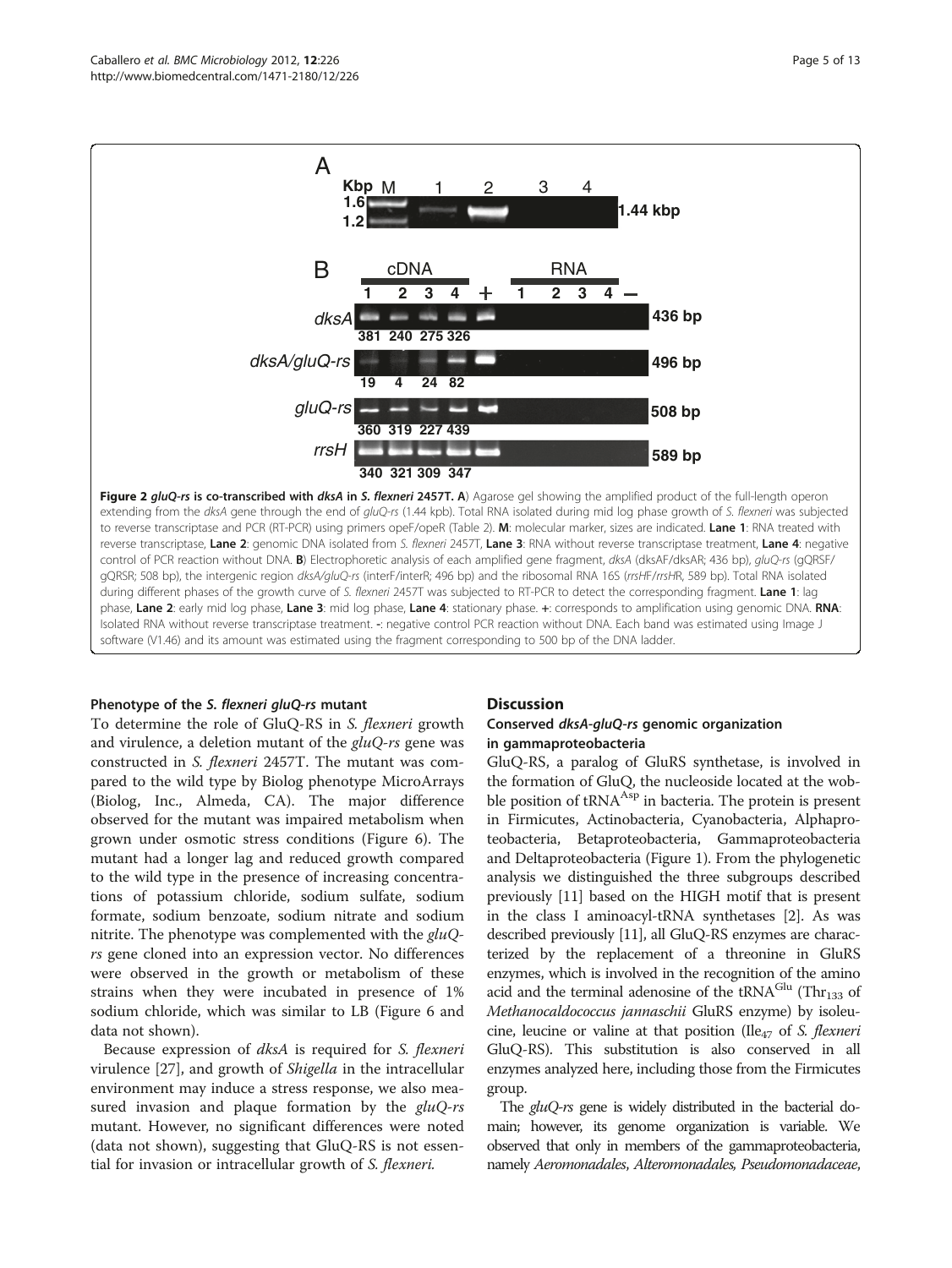<span id="page-5-0"></span>

were considered statistically significant.

Enterobacteriaceae and Vibrionaceae, the gluQ-rs gene is located immediately downstream of the dksA gene (Figure [1\)](#page-3-0). A more detailed analysis shows that even within this genomic organization there are differences. In some species of Pseudomonadaceae, such as P. aeruginosa, P. entomophila, and P. *fluorescens*, we observed the same genomic structure as in  $E$ . coli or S. flexneri, with a distinctive terminator between the genes. In contrast, while the dksA gene is also upstream of gluQ-rs in some P. syringae, there are insertions of an encoded transposase or more than a 400 base pairs separating both genes without a detectable terminator. However, using bioinformatics tools we detected a possible promoter within this region in P. syringae (data not shown), indicating that the expression of the  $gluQ-rs$  gene may be under control of its own promoter, a question that remains to be addressed.

#### Stringent response and tRNA modification

Our bioinformatic analysis shows the presence of a transcriptional terminator and lack of a  $gluQ-rs$ -specific

promoter. This is consistent with our results, in which we did not detect any activity from promoters other than those upstream of the dksA gene (Figure 3). This unusual arrangement suggests that  $gluQ-rs$  expression is dependent on dksA-regulated conditions. Because DksA is a key member of the stringent response in bacteria and regulates a number of processes in the cell, including its own expression [\[25,28\]](#page-11-0), the data suggest that there is coordinate regulation of tRNA modification and other DksA targets. Although we could not detect any promoter activity specific for  $gluQ-rs$  in the growth conditions tested (i.e. altering the pH, presence of glutamate), we cannot discount the possibility that the gene is specifically regulated under some other conditions. The regulon database [\(http://regu](http://regulondb.ccg.unam.mx/index.jsp)[londb.ccg.unam.mx/index.jsp\)](http://regulondb.ccg.unam.mx/index.jsp) indicates that the E. coli gluQ-rs gene has a recognition site for the  $\sigma^{24}$  subunit of RNA polymerase. From our analysis, this sequence is identical to S. flexneri, but there is no experimental evidence of this recognition. Interestingly, when the  $gluQ-rs$  gene was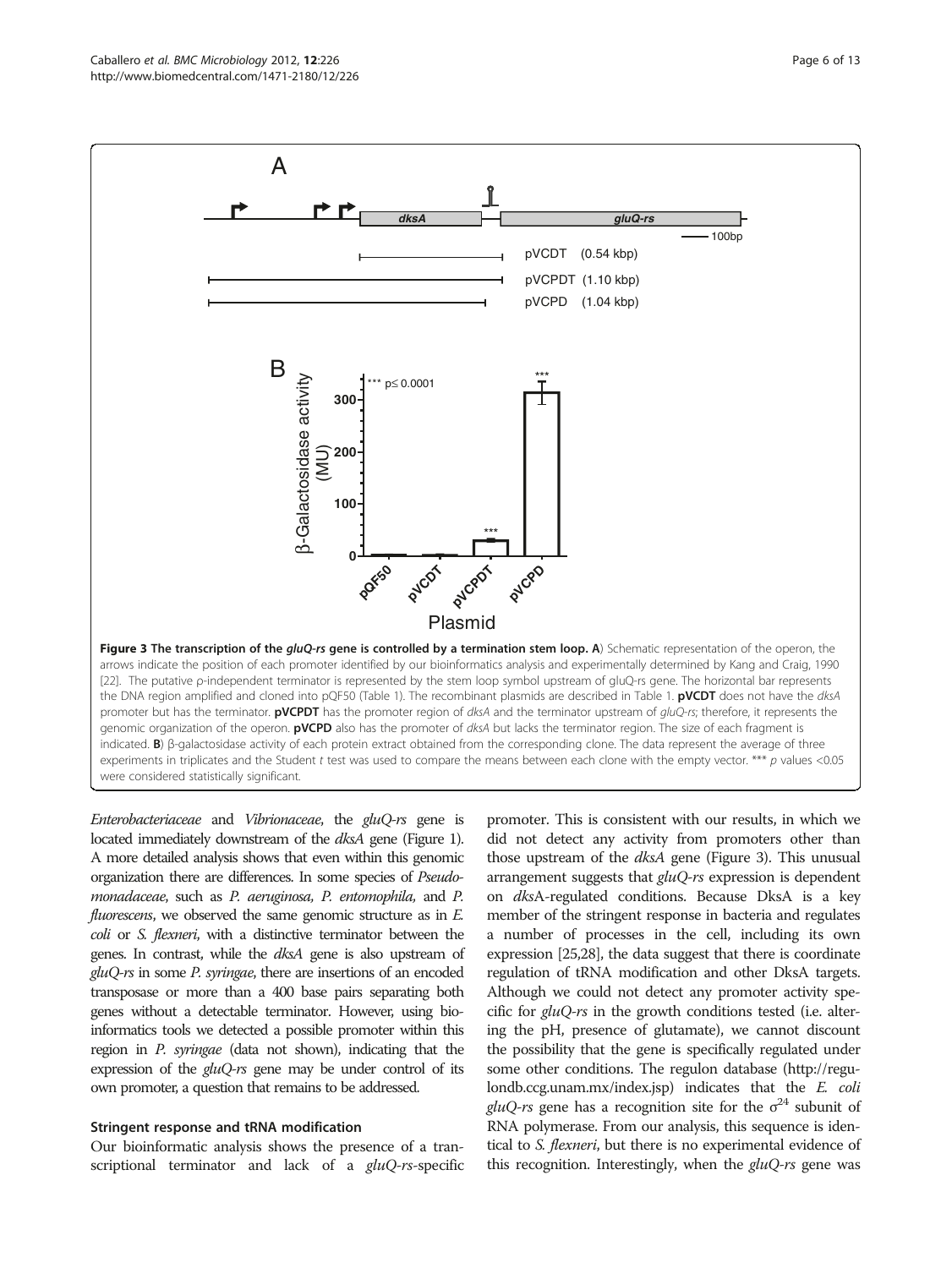| Bacterial strains or plasmid         | <b>Characteristics</b>                                                                                                                                                                                  | Source or reference    |
|--------------------------------------|---------------------------------------------------------------------------------------------------------------------------------------------------------------------------------------------------------|------------------------|
| Shigella flexneri                    |                                                                                                                                                                                                         |                        |
| S. flexneri 2457T                    | Wild type strain                                                                                                                                                                                        | Laboratory stock       |
| S. flexneri 2457T △gluQ-rs::kan      | Deletion mutant of gluQ-rs gene                                                                                                                                                                         | This work              |
| Escherichia coli                     |                                                                                                                                                                                                         |                        |
| E. coli W3110 $\Delta$ gluQ-rs:: kan | Deletion mutant of gluQ-rs gene                                                                                                                                                                         | $[10]$                 |
| DH <sub>5a</sub>                     | $F$ $\varphi$ 80lacZ $\Delta$ M15 $\Delta$ (lacZYA-argF) U169 recA1 endA1 hsdR17 (rK-, mK+)<br>phoA supE44 λ-thi-1 gyrA relA1                                                                           | $[24]$                 |
| <b>BL21(DE3)</b>                     | F ompT gal dcm lon hsd $S_B(r_B m_B)$ $\lambda$ (DE3 [lacl lacUV5-T7 gene 1 ind1<br>sam7 nin5])                                                                                                         | Invitrogen             |
| Plasmids                             |                                                                                                                                                                                                         |                        |
| pTZ57R/T                             | bla, pMB1 ori, lacZ peptide, f1 phage ori                                                                                                                                                               | Fermentas <sup>®</sup> |
| pQF50                                | bla, pMB1 ori, lacZ gene without promoter                                                                                                                                                               | $[23]$                 |
| pET15c                               | Empty vector, a modified version of pET15b                                                                                                                                                              | This work              |
| pVCDT                                | S. flexneri fragment from nucleotide $+58a$ of dksA gene to beginning<br>This work<br>of gluQ-rs gene (+590) cloned into pQF50. Pair of primers used were<br>PaluQF/PdksARCT.                           |                        |
| pVCPDT                               | This work<br>S. flexneri fragment from nucleotide -506 of dksA gene to beginning<br>of gluQ-rs gene (+590) cloned into pQF50. Pair of primers used were<br>PdksAF/PdksARCT.                             |                        |
| pVCPDTMut                            | S. flexneri fragment from nucleotide -506 of dksA gene to beginning<br>This work<br>of gluQ-rs gene (+590) cloned into pQF50, with the terminator mutated<br>by the nucleotides indicated in Figure 4a. |                        |
| pVCPD                                | S. flexneri fragment from nucleotide -506 of dksA gene to<br>nucleotide +527 (end of dksA gene) cloned into pQF50. Pair of primers used<br>were PdksAF/PdksARST.                                        | This work              |
| pATGGQRS                             | S. flexneri gene from nucleotide +509 (stop codon of dksA) to<br>nucleotide +1469 (last codon of gluQ-rs without stop codon). Pair of primers used<br>were ATGGQRSF/ATGGQRSR.                           | This work              |

<span id="page-6-0"></span>Table 1 Bacterial strains and plasmids used in this work

<sup>a</sup>Fragments cloned are numbered based on the transcription start of dksA identified by [\[25](#page-11-0)].

deleted in S. flexneri, the mutant showed impaired growth in the presence of osmolytes (Figure [6\)](#page-8-0). A recent publication demonstrated that  $\sigma^{24}$  and  $\sigma^{S}$  proteins from Salmonella enterica serovar Typhi are important for the expression of several genes induced by osmotic stress in this bacterium [\[29\]](#page-11-0). Moreover, the expression of the gene encoding  $\sigma^{24}$  in *E. coli* is regulated by the stringent response [\[30](#page-11-0)]. The possible role of  $\sigma^{24}$  on the expression of gluQ-rs under osmotic stress might be interesting to study.

GluQ-RS is an enzyme responsible for the formation of the GluQ tRNA modification, and two independent groups [[10](#page-11-0),[11](#page-11-0)] have shown that this enzyme required a high concentration of glutamate to be activated and transferred to the queuosine base present on the tRNA<sup>Asp</sup>. Interestingly, one of the first events to occur when bacteria are subject to high osmolyte stress is an increase in glutamate levels within the cytoplasm [\[31](#page-11-0)]. Our observation indicates an important role of the tRNA modification for the growth of *S. flexneri* in the presence of osmolytes (Figure [6\)](#page-8-0). Other tRNA modifications might play a similar role in this stress condition. In E.

 $\text{coli}_r$ , inactivation of the  $\text{yfi}C$  gene, responsible for the modification at the adenosine 37 present on the tRNA $\text{val}$ , leads to a high sensitivity to osmotic stress [[32\]](#page-11-0).

#### Transcription of gluQ-rs is regulated by a terminator

The results obtained in the present work show the presence of a terminator and suggested the functionality of this structure (Figure [3](#page-5-0) and Figure [4](#page-7-0)). To our knowledge, there are few examples of bacterial genes that have similar structures. There is a terminator structure upstream of the DNA primase gene, *dnaG*, which also has an unusual Shine Dalgarno sequence [\[33](#page-11-0)]. Another example is the recX gene in E. coli, where readthrough accounts for approximately 10% of its transcription [\[34](#page-11-0)].

The two characteristics of  $gluQ-rs$  described in this work, co-transcription with the upstream gene and the presence of a terminator immediately upstream, allow us to propose that both the transcription and translation process could be regulated in the  $gluQ-rs$  gene. It has been described, that the presence of terminators upstream of the coding region might be part of a regulatory system such as a riboswitch [[35](#page-11-0)]. Riboswitches for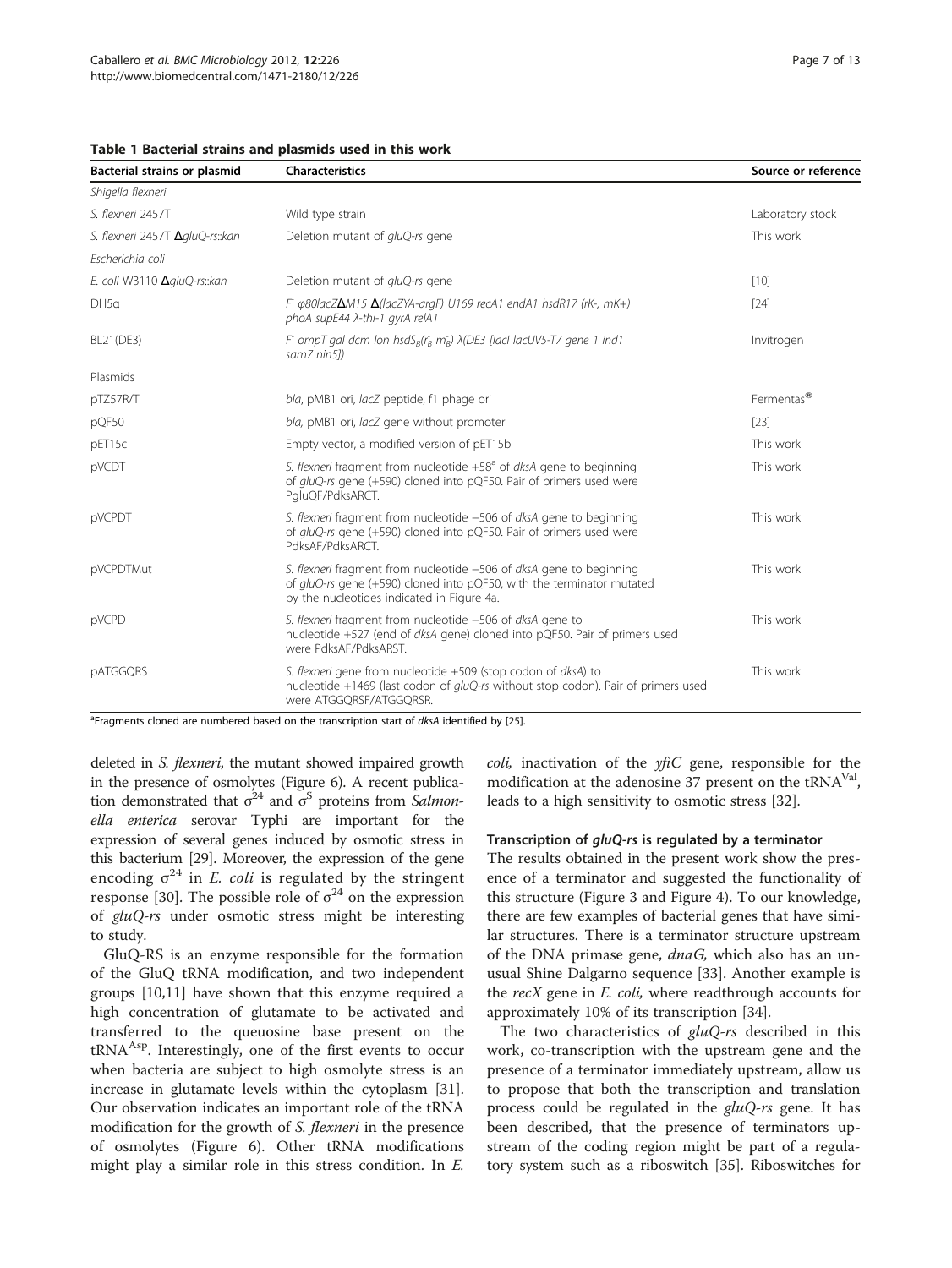<span id="page-7-0"></span>

genes involved in queuosine formation have been described, in which the precursor preQ1 is the ligand of the mRNA structure [[36](#page-11-0)]. Using the riboswitch server (ribosw.mbc.nctu.edu.tw [[37\]](#page-11-0)), we did not identify any potential riboswitch (data not shown). However we cannot discount that the terminator described here might be part of a regulatory circuit similar to a riboswitch, or that an unidentified protein might bind the terminator structure.

#### GluQ modification and codon bias

tRNA modifications present at the anticodon loop might be important for the accuracy of codon reading during the translation processes [\[13\]](#page-11-0). Morris et al., 1999 [[14](#page-11-0)] proposed, based on molecular modeling, that the tRNA<sup>AspQ34</sup> might improve recognition of both GAC and GAU codons, consequently the interaction of the codon GAU with the anticodon of  $tRNA<sup>AspG34</sup>$  could be less efficient. In fact, in S. flexneri there are a few genes such as  $sitA$ ,  $virF$  and  $prox$  (an inducible gene under osmotic stress) that have a bias toward those codons that favor the modified tRNA. Thus, while there is no obvious loss of plaque formation in the  $gluQ-rs$  mutant (data not shown), the absence of GluQ-RS may influence the expression of proteins such as SitA that are required for fitness of Shigella in the host [\[38\]](#page-12-0).

#### Conclusions

In this work we have shown that the expression of  $gluQ-rs$ , a gene codifying an enzyme involved in the formation of GluQ present on the  $tRNA<sup>Asp</sup>$ , is under the control of the dksA promoter. Also, we show the presence of a functional terminator that controls the expression of  $gluQ-rs$ . Finally, we present data that suggest that the presence of modification of the tRNA<sup>Asp</sup> is important for survival of the human pathogen Shigella flexneri under osmotic stress conditions.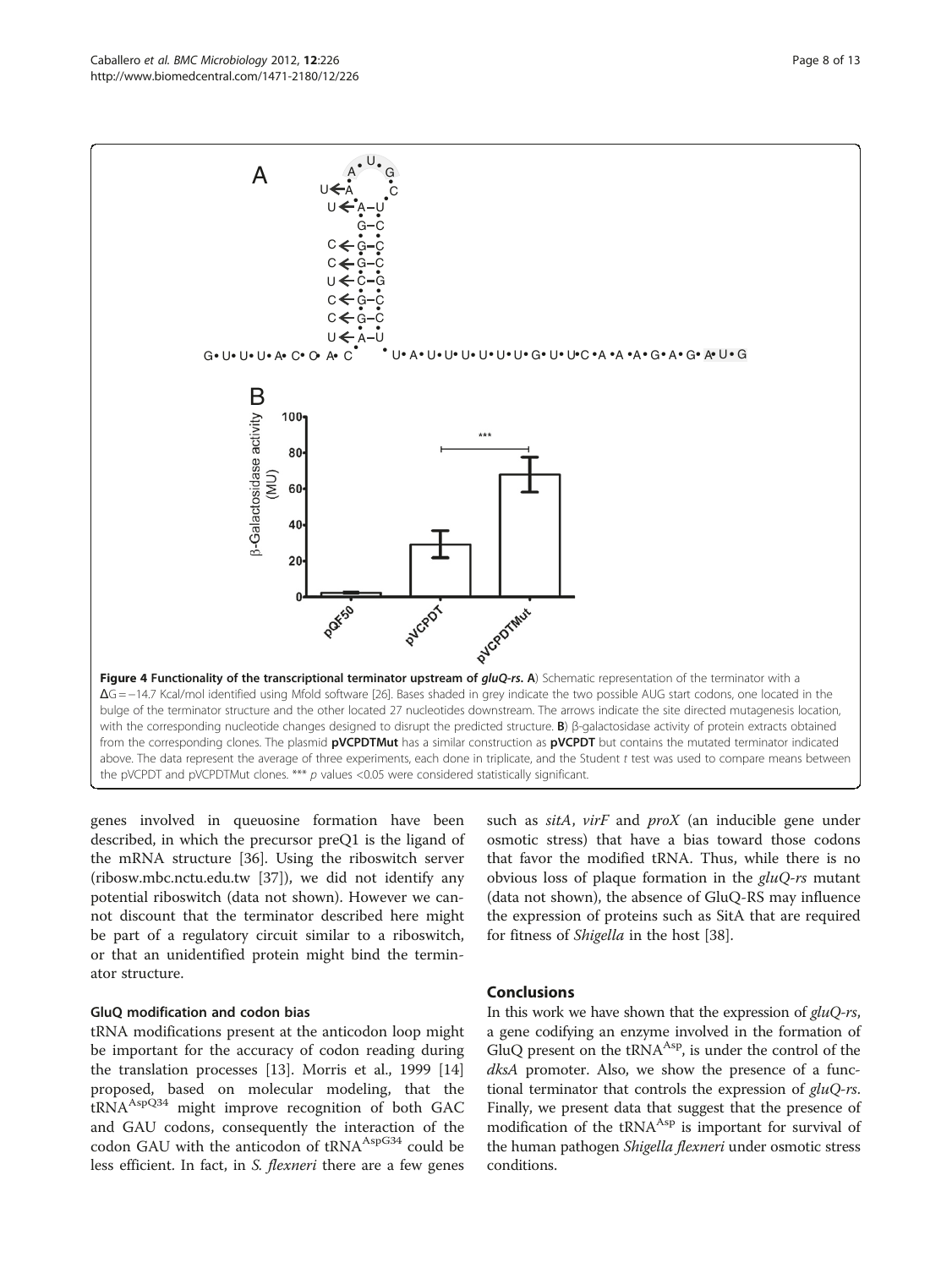<span id="page-8-0"></span>

#### Methods

#### Bacterial growth conditions

The bacterial strains and plasmids used in this study are described in Table [1.](#page-6-0) E. coli strains were maintained on LBagar (10 g of tryptone per liter, 5 g of yeast extract per liter, 10 g of NaCl per liter and 15 g of agar per liter), Shigella strains were maintained on Trypticase Soy Agar plus 0.01% congo red. All strains were stored at −80°C in LB broth plus 20% glycerol. The bacteria were grown in LB broth adjusted to pH 7.4 with 40 mM MOPS (Merck) or M9 minimal media [\[24\]](#page-11-0). When necessary, ampicillin was added to a final concentration of 100 μg/ml. Bacterial growth was monitored by optical density at 600 nm  $(OD_{600})$ .

#### Bioinformatics tools to construct the phylogenetic tree

The protein sequences were obtained from the Uniprot database [\(http://www.uniprot.org/](http://www.uniprot.org/)) and then were searched in the GenomeNet (<http://www.genome.jp/>) to confirm the



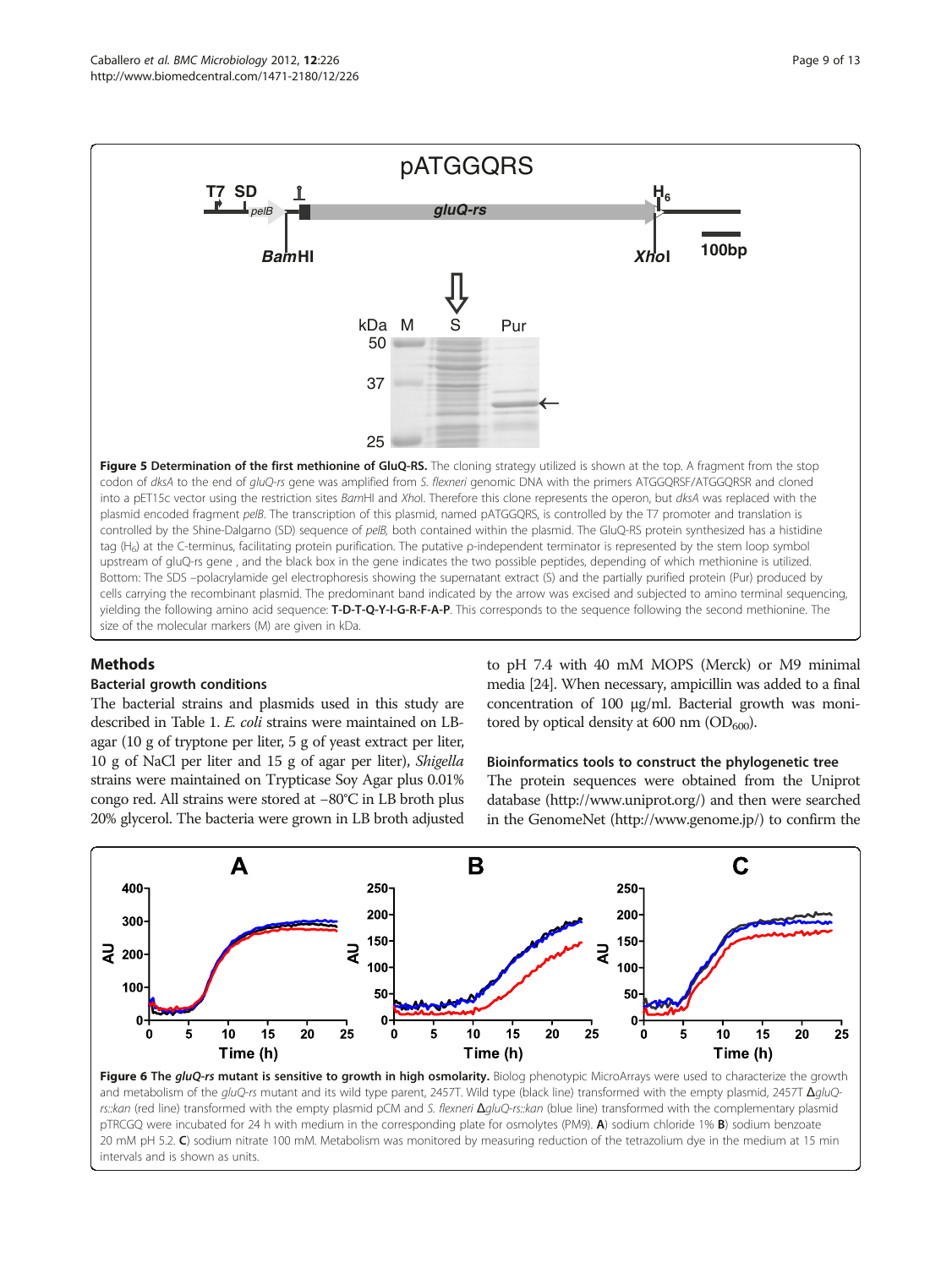<span id="page-9-0"></span>genomic organization. A selected number of GluQ-RS enzymes were aligned using the MUSCLE algorithm [[39](#page-12-0)] and analyzed using the maximum-likelihood method based on the JTT matrix-based model. The percentage of trees in which the associated proteins clustered together is shown next to the branches. The analysis involved 54 amino acid sequences, including the GluRS proteins from Methanocaldococcus jannaschii and Archaeoglobus fulgidus as an outgroup. All positions containing gaps and missing data were eliminated. There were a total of 199 positions in the final dataset. Evolutionary analyses were conducted in MEGA5 [\[21\]](#page-11-0).

#### RNA isolation and synthesis of cDNA

Table 2 Primer sequences

Total mRNA was obtained during the growth of S. flexneri 2457T using the RNeasy mini kit following the supplier instructions (Qiagen). The purified nucleic acid was treated with RNase- free DNase (Fermentas) and its concentration was estimated by measuring the optical density at 260 nm ( $OD<sub>260</sub>$ ). Approximately 1 μg of total RNA was subjected to reverse transcription using M-MuLV polymerase (Fermentas) and random primers following the

provider's protocol. The cDNA was amplified using specific PCR primers for each gene of interest (Table 2).

#### Construction of transcriptional fusions

Transcriptional fusions were constructed to study the expression control of gluQ-rs. Fragments of the dksA-gluQ-rs region were fused to *lacZ* in the vector pQF50 by using the BamHI and HindIII restriction sites [\[23\]](#page-11-0). Each fragment was amplified from S. flexneri genomic DNA using the indicated primers (Tables [1](#page-6-0) and 2) with the High Fidelity PCR Enzyme Mix polymerase (Fermentas) and cloned into pQF50 (Table [1](#page-6-0)). Once the sequence of each clone was confirmed, the recombinant plasmid was introduced into S. flexneri 2457T by electroporation. The nomenclature of the recombinants plasmids is: P for promoter of the dksA gene, D for the dksA gene and T for a terminator structure.

#### β-galactosidase activity

S. flexneri transformed with the corresponding constructs were cultured overnight in LB, a 1:50 dilution was inoculated into 10 ml culture of LB pH 7.4 and grown to an  $OD_{600}$  of 0.5. Aliquots of 0.5 ml of each strain containing the clone or the empty vector were

| Name         | Sequence 5'-3 <sup>'a</sup>          | Reference and characteristics                                                                   |
|--------------|--------------------------------------|-------------------------------------------------------------------------------------------------|
| opeF         | TAAGGAGAAGCAACATGCAAGA               | This work. RT-PCR of dksA operon from nucleotide +40 to +1477 $b$                               |
| opeR         | ATAGCTCAGCATGACGCATTT                |                                                                                                 |
| dksAF        | ATGCAAGAAGGGCAAAACCG                 | This work. RT-PCR of dksA gene from nucleotide +54 to +488                                      |
| dksAR        | GCGAATTTCAGCCAGCGTTT                 |                                                                                                 |
| interF       | AGTGGAAGACGAAGATTTCG                 | This work, RT-PCR of intergenic region from nucleotide $+368$ to $+863$                         |
| interR       | <b>TCCTTGTTCATGTAACCAGG</b>          |                                                                                                 |
| gQRSF        | TTCAAAGAGATGACAGACACACAG             | This work, RT-PCR of $gluQ-rs$ gene from nucleotide +567 to +1074                               |
| <b>qQRSR</b> | CACGGCGATGAATGATAAAATC               |                                                                                                 |
| rrsHF        | CCTACGGGAGGCAGCAG                    | [40] RT-PCR of ribosomal RNA 16S                                                                |
| rrsHR        | CCCCCGTCAATTCCTTTGAGTTT              |                                                                                                 |
| pcnBR        | GATGGAGCCGAAAATGTTGT                 | Reverse of pcnB gene from nucleotide +1993                                                      |
| PdksAF       | <b>GGATCC</b> AAGCGAAGTAAAATACGG     | BamHI site, from nucleotide -506                                                                |
| PdksARST     | AAGCTTGTGATGGAACGGCTGTAAT            | HindIII site, to nucleotide +527                                                                |
| PdksARCT     | <b>AAGCTT</b> CTGTGTGTCTGTCATCTCTTTG | Hindlll site, to nucleotide +590                                                                |
| PgluQF       | <b>GGATCC</b> AAGAAGGGCAAAACCGTA     | BamHI site, from nucleotide +58                                                                 |
| TERGQ2       | CCTTATTTTTGTTCAAAGAGATGACAGACACACAGA | Recognition from nucleotide +555                                                                |
| TERMGQ3      | ATAAGGCGGGAGCATAACGGAGGAGTGGTAAAC    | Recognition from nucleotide +560, underline sequence are nucleotides changed                    |
| M13R         | GCGGATAACAATTTCACACAGG               | Recognition site in pTZ57R/T                                                                    |
| ATGGQRSF     | <b>GGATCC</b> GTAATTACAGCCGTTCCATC   | BamHI site, from nucleotide +507. Underline nucleotides correspond to the stop<br>codon of dksA |
| ATGGQRSR     | <b>CTCGAG</b> GCATGACGCATTTGAGAATG   | Xhol site, to nucleotide +1469                                                                  |
| virFF        | AGCTCAGGCAATGAAACTTTGAC              | $[41]$                                                                                          |
| virFR        | <b>TGGGCTTGATATTCCGATAAGTC</b>       |                                                                                                 |

<sup>a</sup>Nucleotides in bold are indicated restriction site.

<sup>b</sup>Fragments cloned are indicated based on the transcription start of dksA identified by [\[25](#page-11-0)].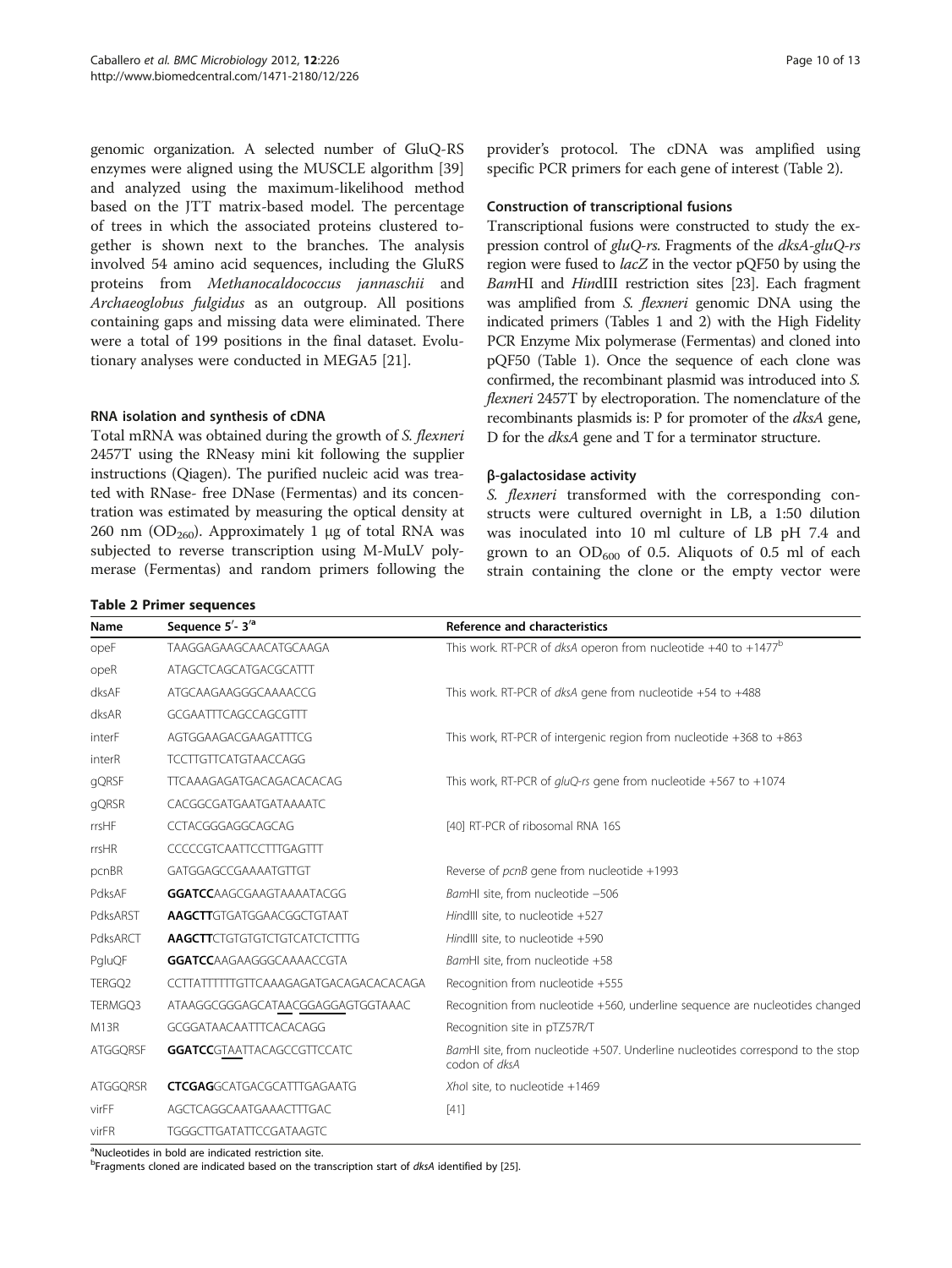assayed for β-galactosidase activity according to Miller [[42\]](#page-12-0). The data were analyzed using the software Graph-Pad Prism V5.01.

#### Site directed mutagenesis

A possible transcription terminator between dksA and  $gluQ-rs$  was identified using the program Mfold [[26](#page-11-0)]. Site directed mutagenesis by overlap PCR was performed to disrupt the predicted terminator [[43](#page-12-0)]. Using the fragment VCPDT cloned in the vector pTZ57R/T as template, was amplified a 1,072 bp fragment, which include the mutation, using the primers PdksAF and TERMGQ3, while a second fragment of 162 bp overlapping the mutated region, was obtained with primers TERGQ2 and M13R (Table [2\)](#page-9-0). Both fragments (1,072 bp and 162 bp) were digested with DpnI, purified and mixed at equimolar quantities to carry out a PCR reaction using the  $5'$  and  $3'$  ends primers (PdksAF and PdksARCT). The 1,110 bp amplified fragment was cloned in the vector pTZ57R/T and sequenced to verify the mutation. This plasmid was digested with BamHI and HindIII and the fragment subcloned in to the vector pQF50.

#### Determination of first methionine of GluQ-RS

In order to establish which is the first AUG codon of  $gluQ-rs$ , the recombinant plasmid pATGGQRS was constructed. A PCR reaction was performed using the primers ATGGQRSF and ATGGQRSR (Table [2](#page-9-0)) and genomic DNA from S. flexneri. The amplified fragment, containing the BamHI site, stop codon of dksA, the intergenic region with the terminator, the  $gluQ-rs$  reading frame without its stop codon and the XhoI site was cloned into pET15c, a modified version of pET15b, which was constructed by inserting the 290 bp XbaI and BlpI fragment of pET20b containing the polylinker into pET15b. This construct allowed the synthesis of a Cterminal histidine tagged protein under the transcription control of the T7 promoter. The construct was transformed in BL21(DE3) strain and the His-tagged protein was partially purified by affinity chromatography as described previously [[10](#page-11-0)]. The eluted protein was transferred to a PVDF membrane and stained with Coomassie blue. The predominant band of the expected size (34.6 kDa) was sequenced at the Protein Core Facility of the Institute for Cellular and Molecular Biology, University of Texas at Austin.

#### Construction of the plasmid for complementation of the gluQ-rs mutation

This plasmid was constructed from the pATGGQRS plasmid in which the T7 promoter was removed by digestion with BglII and NcoI enzymes and replaced by the TRC promoter obtained from pTRC99a plasmid by amplification and digestion with BamHI and NcoI to

obtain the pTRCGQ plasmid. The empty plasmid (pCM) was constructed by incorporating the TRC promoter into the pET15c plasmid.

#### Inactivation of gluQ-rs gene in S. flexneri

Deletion of gluQ-rs was carried out using the  $\lambda$  red recombinase method [\[44\]](#page-12-0) with the following modifications. S. flexneri 2457T carrying pKD46 and prepared as described elsewhere [\[44\]](#page-12-0) was transformed with a purified PCR fragment amplified from the E. coli  $\Delta gluQ$ -rs::kan mutant strain using primers dksAF and pcnBR (Table [2](#page-9-0)), increasing the homologous DNA region to more than 450 bp at each side. The mutant was isolated following overnight growth at 37°C on LB-agar containing kanamycin (50 μg/ml). The deletion was confirmed by PCR using the same pair of primers (dksAF-pcnBR) and using each primer together with an internal primer as described previously [[44](#page-12-0)]. The presence of the S. flexneri virulence plasmid was also confirmed by PCR amplification of the virF gene using primers virFF and virFR (Table [2\)](#page-9-0).

#### Effect of the absence of gluQ-rs gene in S. flexneri metabolism

The effect of the deletion of the  $gluQ-rs$  gene on the metabolism of S. flexneri was analyzed by Biolog phenotype MicroArrays following the manufacturer's instructions (Biolog, Inc., Almeda, CA). Strains were grown at 30°C overnight and 5 ml of LB was inoculated with a 1:100 dilution and grown at 37°C to reach an  $OD_{650nm}$  of 0.5. The cells were then washed and resuspended to 2.5 x  $10^{7}$  cfu/ ml and diluted 200 fold in to a solution of IF-10a medium (Biolog). Each well was inoculated with 1.2 x  $10^4$  cfu (0.1 ml per well) into the corresponding plates and incubated for 24 hrs at 37°C. The metabolism was recorded and analyzed by the Omnilog software (V 1.20.02) (Biolog, Inc., Almeda, CA).

#### Abbreviations

GluQ-RS: Glutamyl queuosine-tRNA<sup>Asp</sup> synthetase and its codifying gene; tRNA<sup>Asp</sup>: Transfer ribonucleic acid codifying aspartic acid; GluQ: Glutamylqueuosine; aaRS: Aminoacyl–tRNA synthetase; GluRS: Glutamyl-tRNA synthetase; Q: Queuosine; SPI-1: Pathogenicity islands of Salmonella; miaA: tRNA Δ(2)-isopentenylpyrophosphate transferase; tgt: tRNA guanine transglycosylase; RT-PCR: Reverse transcription-polymerase chain reaction; LB: Luria Bertani; MOPS: 3-(N-morpholino)propanesulfonic acid; M-MuLV: Moloney Murine Leukemia Virus Reverse Transcriptase; PVDF: Polyvinyl difluoride.

#### Competing interests

The authors declare that they have no competing interests.

#### Authors' contributions

VCC: performed cloning, the enzymatic assay, data analysis. VPT: performed ex vivo assays of the wild type and mutant strains of Shigella and the enzymatic activity under different growth conditions. CM: performed the RT-PCR of the mRNA isolated from Shigella flexneri. CRF: performed the Biolog assay in collaboration with JCS. JCS: Analysis of the data, experimental design, N terminal determination of GluQ-RS. SMP and JCS: analyzed the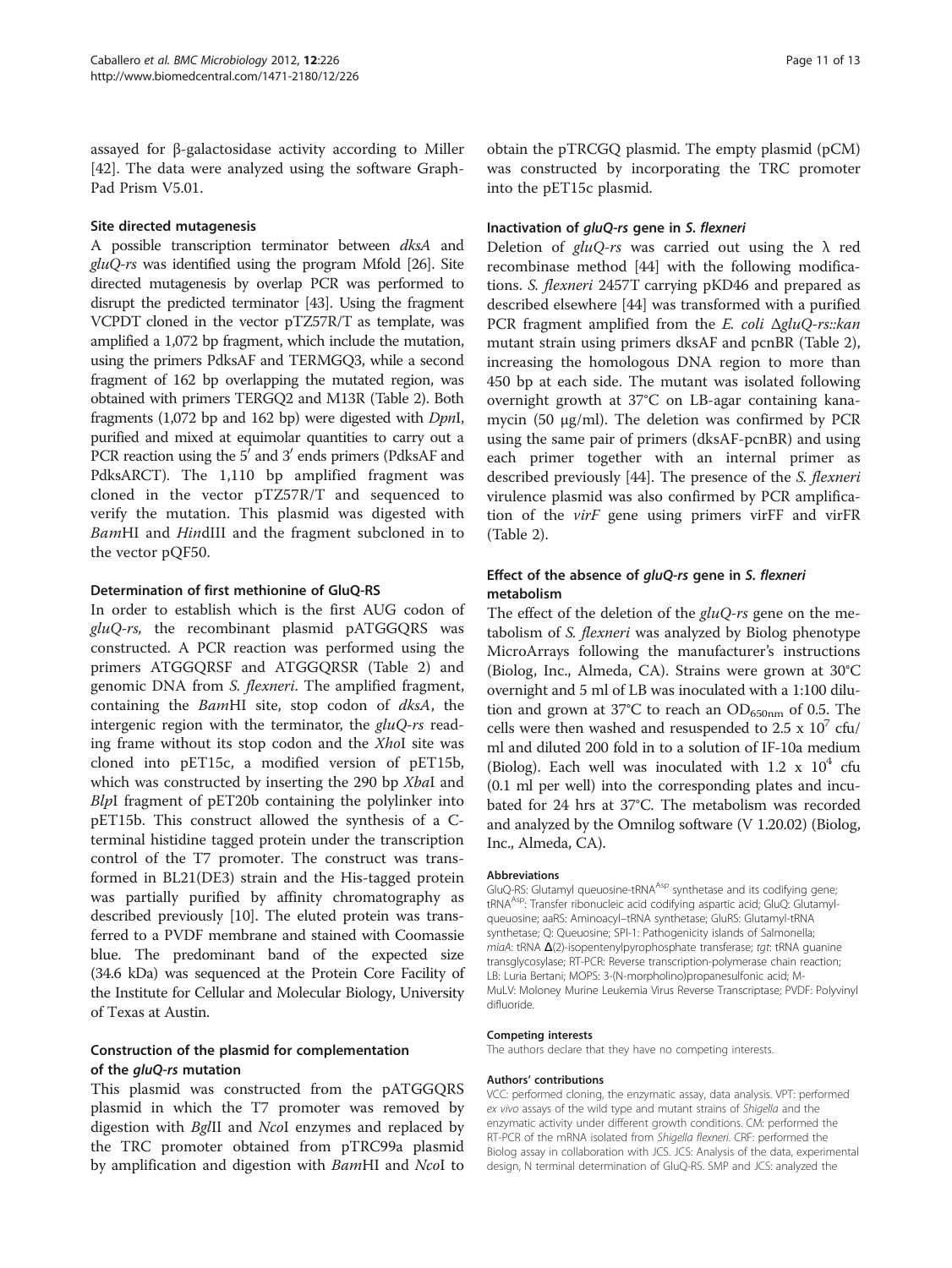<span id="page-11-0"></span>results and wrote the paper. All authors contributed to the editing and approved the final paper.

#### Acknowledgements

We are grateful to Dr. Dieter Söll from Yale University, USA, for providing the E. coli strains BL21(DE3) and W3110 ΔgluQ-rs::kan. Also, we would like to thank to Dr. Claude Parsot from the Institute Pasteur, France, for providing the pQF50 plasmid and advice in the determination of the N-terminal sequence of GluQ-RS. We appreciate Dr. Elizabeth Wyckoff for her critical review of this manuscript. This publication was funded by Grants from the Department of Research, University of Chile DI I2 06/04-2 and Fondo Nacional de Desarrollo Científico y Tecnólogico (FONDECYT) 1080308 to J.C. S. and Grant AI 169351 from the National Institutes of Health to S.M.P.

#### Author details

<sup>1</sup> Program of Microbiology and Mycology, Institute of Biomedical Science (ICBM), Faculty of Medicine, University of Chile, Santiago, Chile. <sup>2</sup>Area of Biochemistry, Faculty of Dentistry, University of Chile, Santiago, Chile. <sup>3</sup>Molecular Genetics and Microbiology, The University of Texas at Austin, Austin, TX, USA. <sup>4</sup>Present address: Department of Molecular Genetics and Microbiology, Faculty of Biological Science, Catholic University, Santiago, Chile.

#### Received: 11 June 2012 Accepted: 11 September 2012 Published: 5 October 2012

#### References

- 1. Ibba M, Söll D: Aminoacyl-tRNA synthesis. Annu Rev Biochem 2000, 69:617–650.
- Eriani G, Delarue M, Poch O, Gangloff J, Moras D: Partition of tRNA synthetases into two classes based on mutually exclusive sets of sequence motifs. Nature 1990, 347:203–206.
- Woese CR, Olsen GJ, Ibba M, Söll D: Aminoacyl-tRNA synthetases, the genetic code, and the evolutionary process. Microbiol Mol Biol Rev 2000, 64:202–236.
- 4. Skouloubris S, de Pouplana LR, de Reuse H, Hendrickson H: A noncognate aminoacyl-tRNA synthetase that may resolve a missing link in protein evolution. Proc Natl Acad Sci USA 2003, 100:11297–11302.
- 5. Salazar JC, Ahel I, Orellana O, Tumbula-Hansen D, Krieger R, Daniels L, Söll D: Coevolution of an aminoacyl-tRNA synthetase with its tRNA substrates. Proc Natl Acad Sci USA 2003, 100:13863–13868.
- 6. Schimmel P, Ripmaster T: Modular design of components of the operational RNA code for alanine in evolution. Trends Biochem Sci 1995, 20:333–334.
- Sissler M, Delorme C, Bond J, Ehrlich SD, Renault P, Francklyn C: An aminoacyl-tRNA synthetase paralog with a catalytic role in histidine biosynthesis. Proc Natl Acad Sci USA 1999, 96:8985–8990.
- 8. Navarre WW, Zou SB, Roy H, Xie JL, Savchenko A, Singer A, Edvokimova E, Prost LR, Kumar R, Ibba M, Fang FC: PoxA, YjeK, and elongation factor P coordinately modulate virulence and drug resistance in Salmonella enterica. Mol Cell 2010, 39:209–221.
- 9. Bearson SM, Bearson BL, Brunelle BW, Sharma VK, Lee IS: A mutation in the poxA gene of Salmonella enterica serovar Typhimurium alters protein production, elevates susceptibility to environmental challenges, and decreases swine colonization. Foodborne Pathog Dis 2011, 8:725–732.
- 10. Salazar JC, Ambrogelly A, Crain PF, McCloskey JA, Söll D: A truncated aminoacyl–tRNA synthetase modifies RNA. Proc Natl Acad Sci USA 2004, 101:7536–7541.
- 11. Dubois DY, Blaise M, Becker HD, Campanacci V, Keith G, Giegé R, Cambillau C, Lapointe J, Kern D: An aminoacyl-tRNA synthetase-like protein encoded by the Escherichia coli yadB gene glutamylates specifically tRNA<sup>Asp</sup>. Proc Natl Acad Sci USA 2004, 101:7530-7535.
- 12. Iwata-Reuyl D: Biosynthesis of the 7-deazaguanosine hypermodified nucleosides of transfer RNA. Bioorg Chem 2003, 31:24–43.
- 13. Gustilo EM, Vendeix FA, Agris PF: tRNA's modifications bring order to gene expression. Curr Opin Microbiol 2008, 11:134–140.
- 14. Morris RC, Brown KG, Elliott MS: The effect of queuosine on tRNA structure and function. J Biomol Struct Dyn 1999, 4:757-77414
- 15. Harada F, Nishimura S: Possible anticodon sequences of tRNA<sup>His</sup>, tRNA<sup>Asn</sup> and tRNA<sup>Asp</sup> from Escherichia coli B. Universal presence of nucleoside Q

in the first position of the anticodons of these transfer ribonucleic acids. Biochem 1972, 11:301–308.

- 16. Durand JM, Okada N, Tobe T, Watarai M, Fukuda I, Suzuki T, Nakata N, Komatsu K, Yoshikawa M, Sasakawa C: vacC, a virulence-associated chromosomal locus of Shigella flexneri, is homologous to tgt, a gene encoding tRNA-guanine transglycosylase (Tgt) of Escherichia coli K-12. J Bacteriol 1994, 176:4627–4634.
- 17. Durand JM, Björk GR, Kuwae A, Yoshikawa M, Sasakawa C: The modified nucleoside 2-methylthio-N6-isopentenyladenosine in tRNA of Shigella flexneri is required for expression of virulence genes. J Bacteriol 1997, 179:5777–5782.
- 18. Urbonaviĉius J, Qian Q, Durand JM, Hagervall TG, Björk GR; Improvement of reading frame maintenance is a common function for several tRNA modifications. EMBO J 2001, 20:4863–4873.
- 19. Szklarczyk D, Franceschini A, Kuhn M, Simonovic M, Roth A, Minguez P, Doerks T, Stark M, Muller J, Bork P, Jensen LJ, Mering C: The STRING database in 2011: functional interaction networks of proteins, globally integrated and scored. Nucleic Acids Res 2011, 39:D561–D568.
- 20. Kanehisa M: Linking databases and organisms: GenomeNet resources in Japan. TIBS 1997, 22:442–444.
- 21. Tamura K, Peterson D, Peterson N, Stecher G, Nei M, Kumar S: MEGA5: molecular evolutionary genetics analysis using maximum likelihood, evolutionary distance, and maximum parsimony methods. Mol Biol Evol 2011, 28:2731–2739.
- 22. Kang PJ, Craig EA: Identification and characterization of a new Escherichia coli gene that is a dosage-dependent suppressor of a dnaK deletion mutation. J Bacteriol 1990, 172:2055–2064.
- 23. Farinha MA, Kropinski AM: Construction of broad-host-range plasmid vectors for easy visible selection and analysis of promoters. J Bacteriol 1990, 172:3496–3499.
- 24. Sambrook J, Fritsch EF, Maniatis T: Molecular Cloning: A Laboratory Manual. 2nd edition. USA: Cold Spring Harbor Laboratory Press; 1989.
- 25. Chandrangsu P, Lemke JJ, Gourse RL: The dksA promoter is negatively feedback regulated by DksA and ppGpp. Mol Microbiol 2011, 80:1337–1348.
- 26. Zuker M: Mfold web server for nucleic acid folding and hybridization prediction. Nucleic Acids Res 2003, 31:3406–3415.
- 27. Mogull SA, Runyen-Janecky LJ, Hong M, Payne SM: dksA is required for intercellular spread of Shigella flexneri via an RpoS-independent mechanism. Infect Immun 2001, 69:5742–5751.
- 28. Sharma UK, Chatterji D: Transcriptional switching in *Escherichia coli* during stress and starvation by modulation of sigma activity. FEMS Microbiol Rev 2010, 34:646–657.
- 29. Du H, Wang M, Luo Z, Ni B, Wang F, Meng Y, Xu S, Huang X: Coregulation of gene expression by sigma factors RpoE and RpoS in Salmonella enterica serovar Typhi during hyperosmotic stress. Curr Microbiol 2011, 62:1483–1489.
- 30. Durfee T, Hansen A-M, Zhi H, Blattner FR, Jin DJ: Transcription profiling of the stringent response in Escherichia coli. J Bacteriol 2008, 190:1084-1096.
- 31. Booth IR, Higgins CF: Enteric bacteria and osmotic stress: intracellular potassium glutamate as a secondary signal of osmotic stress? FEMS Microbiol Rev 1990, 6:239–246.
- 32. Golovina AY, Sergiev PV, Golovin AV, Serebryakova MV, Demina I, Govoru VM, Dontsova OA: The yfiC gene of E. coli encodes an adenine-N6 methyltransferase that specifically modifies A37 of tRNA<sup>Val</sup> (cmo<sup>5</sup>UAC). RNA 2009, 15:1134–1141.
- Smiley BL, Lupski JR, Svec PS, McMacken R, Godson GN: Sequences of the Escherichia coli dnaG primase gene and regulation of its expression. Proc Natl Acad Sci USA 1982, 79:4550–4554.
- 34. Pagès V, Koffel-Schwartz N, Fuchs RPP: recX, a new SOS gene that is co-transcribed with the recA gene in Escherichia coli. DNA Repair 2003, 2:273–284.
- 35. Garst AD, Edwards AL, Batey RT: Riboswitches: structures and mechanisms. Cold Spring Harbor Perspect Biol 2011, 3:a003533.
- 36. Roth A, Winkler WC, Regulski EE, Lee BWK, Lim J, Jona I, Barrick JE, Ritwik A, Kim JN, Welz R, Iwata-Reuyl D, Breaker RR: A riboswitch selective for the queuosine precursor preQ1 contains an unusually small aptamer domain. Nat Struct Mol Biol 2007, 14:308–317.
- 37. Chang TH, Huang HD, Wu LC, Yeh CT, Liu BJ, Horng JT: Computational identification of riboswitches based on RNA conserved functional sequences and conformations. RNA 2009, 15:1426–1430.